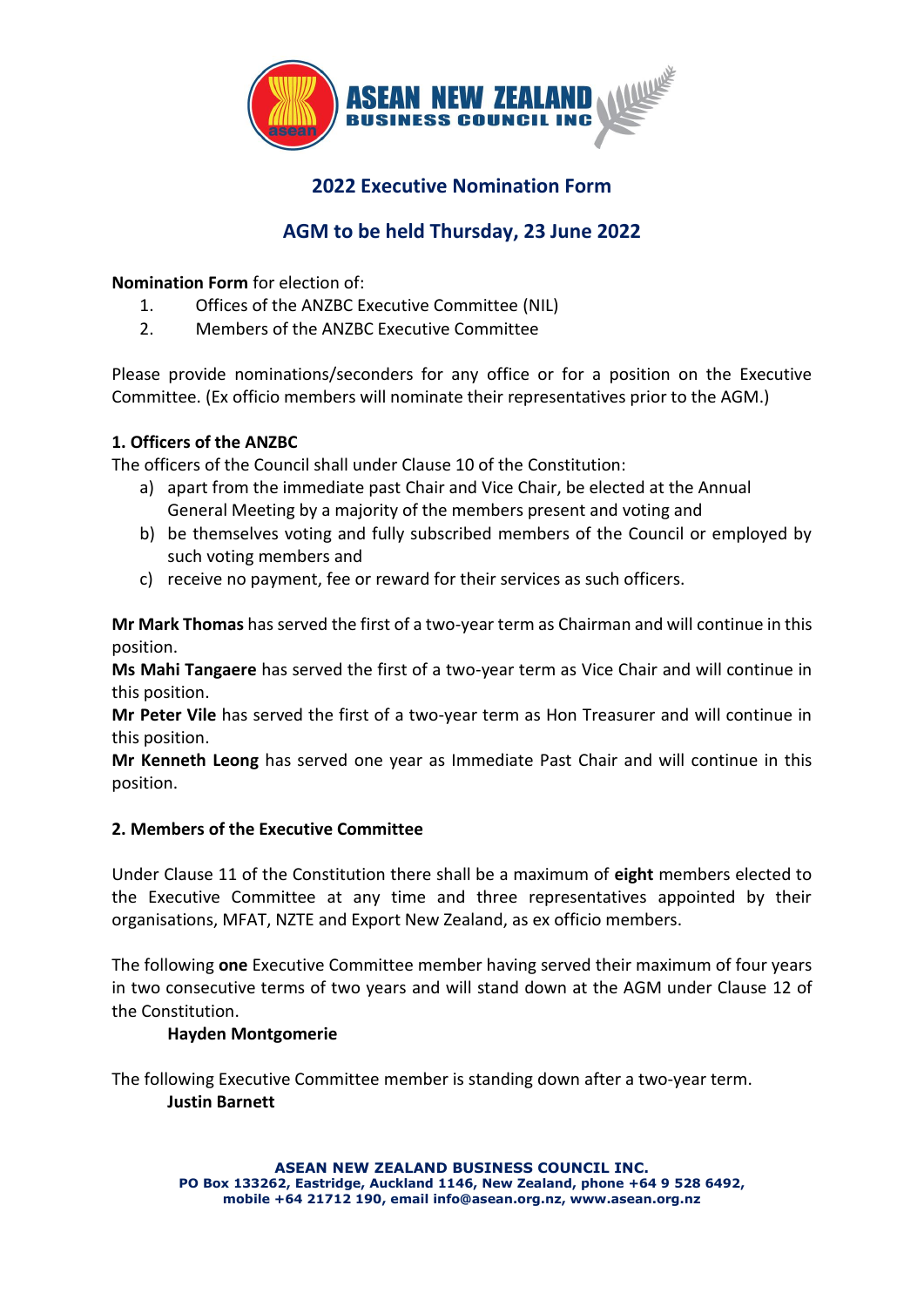

## The following **three** Executive Committee members having served the first of a two-year term and therefore under Clause 12 of the Constitution being available will serve their second year: **Stuart Mockett, Kathleen Morrison, Rob Snaddon**

The following **two** Executive Committee members having served their first term of two years are under Clause 12 of the Constitution eligible to serve a second term of two years if reelected at the AGM. Being eligible and available to stand for re-election the following will seek nomination and seconding for election by the AGM to continue their tenure on the Executive Committee:

## **Agnes Espineda, Siah Hwee Ang**

There is one existing vacancy on the Executive Committee.

There are therefore **five** positions (**NO** officer, and **five** member) on the Executive Committee to be elected at the AGM.

Any fully subscribed member may if nominated and seconded stand for election for a position on the Executive Committee and nominations are now called for.